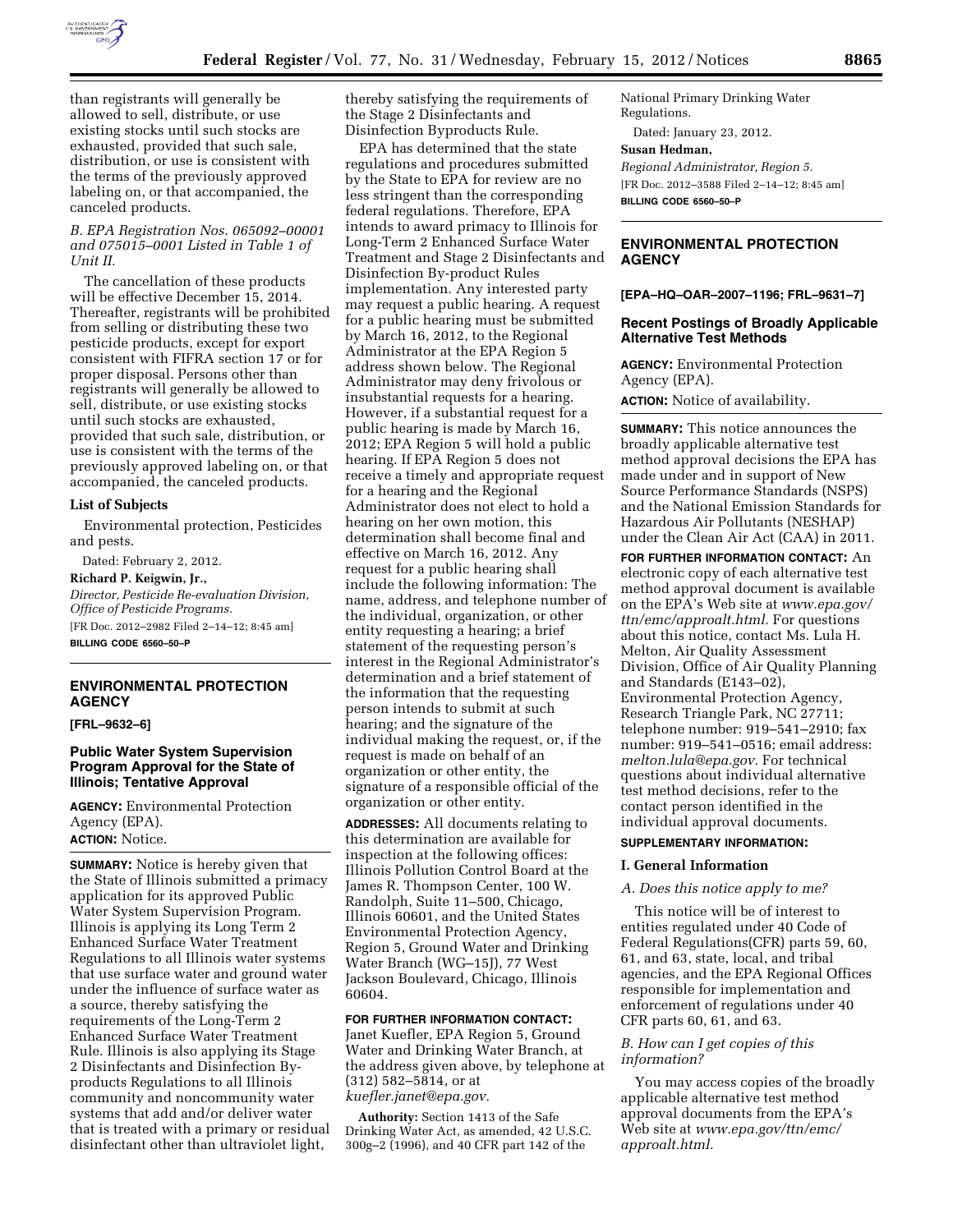#### **II. Background**

Broadly applicable alternative test method approval decisions made by the EPA in 2011 under the National Volatile Organic Compound Emission Standards for Consumer and Commercial Products, 40 CFR part 59, NSPS, 40 CFR part 60, and NESHAP, 40 CFR parts 61 and 63 are identified in this notice (see Table 1). Source owners and operators may voluntarily use these broadly applicable alternative test methods subject to their specific applicability. Use of these broadly applicable alternative test methods does not change the applicable emission standards.

As explained in a previous **Federal Register** notice published at 72 FR 4257 (January 30, 2007) and found on the EPA's Web site at *[www.epa.gov/ttn/](http://www.epa.gov/ttn/emc/approalt.html) [emc/approalt.html,](http://www.epa.gov/ttn/emc/approalt.html)* the EPA Administrator has the authority to approve the use of alternative test methods to comply with requirements under 40 CFR parts 60, 61, and 63. This authority is found in sections 60.8(b)(3), 61.13(h)(1)(ii), and 63.7(e)(2)(ii). In the past, we have performed thorough technical reviews of numerous requests for alternatives and modifications to test methods and procedures. Based on these reviews, we have often found that these changes or alternatives would be equally valid and appropriate to apply to other sources within a particular class, category, or subcategory. Consequently, we have concluded that, where a method modification or an

alternative method is clearly broadly applicable to a class, category, or subcategory of sources, it is both more equitable and efficient to approve its use for all appropriate sources and situations at the same time.

It is important to clarify that alternative methods are not mandatory but permissive. Sources are not required to employ such a method but may choose to do so in appropriate cases. Source owners or operators should review the specific broadly applicable alternative method approval decision on the EPA's Web site at *[http://](http://www.epa.gov/ttn/emc/approalt.html)  [www.epa.gov/ttn/emc/approalt.html](http://www.epa.gov/ttn/emc/approalt.html)*  before electing to employ it. As per  $63.7(f)(5)$ , by electing to use an alternative method for 40 CFR part 63 standards, the source owner or operator must continue to use the alternative method until approved otherwise.

The criteria for approval and procedures for submission and review of broadly applicable alternative test methods are outlined at 72 FR 4257 (January 30, 2007). We will continue to announce approvals for broadly applicable alternative test methods on the EPA's Web site at *[www.epa.gov/ttn/](http://www.epa.gov/ttn/emc/approalt.html) [emc/approalt.html](http://www.epa.gov/ttn/emc/approalt.html)* and annually publish a notice that summarizes approvals for broadly applicable alternative test methods.

This notice comprises a summary of ten such approval documents added to our Technology Transfer Network from January 1, 2011, through December 31, 2011. The alternative method decision

letter/memo number, the reference method affected, sources allowed to use this alternative, and the modification or alternative method allowed are summarized in Table 1 of this notice. Please refer to the complete copies of these approval documents available from the EPA's Web site at *[www.epa.gov/ttn/emc/approalt.html](http://www.epa.gov/ttn/emc/approalt.html)* as the table serves only as a brief summary of the broadly applicable alternative test methods. If you are aware of reasons why a particular alternative test method approval that we issued should not be broadly applicable, we request that you make us aware of the reasons in writing, and we will revisit the broad approval. Any objection to a broadly applicable alternative test method, as well as the resolution of that objection, will be announced on the EPA's Web site at *[www.epa.gov/ttn/emc/approalt.html](http://www.epa.gov/ttn/emc/approalt.html)*  and in the subsequent **Federal Register**  notice. If we decide to retract a broadly applicable test method, we would continue to grant case-by-case approvals, as appropriate, and would (as states, local and tribal agencies and the EPA Regional Offices should) consider the need for an appropriate transition period for users either to request caseby-case approval or to transition to an approved method.

Dated: February 9, 2012.

#### **Mary E. Henigin,**

*Acting Director, Office of Air Quality Planning and Standards.* 

TABLE 1—APPROVED ALTERNATIVE TEST METHODS AND MODIFICATIONS TO TEST METHODS REFERENCED IN OR PUB-LISHED UNDER APPENDICES IN 40 CFR PARTS 59, 60, 61, AND 63 MADE BETWEEN JANUARY 2011 AND DECEMBER 2011

| Alternative method<br>decision letter/memo<br>No. | As an alternative or modification<br>to $\ldots$                                                                                           | For $\ldots$                                                                                                                                                                                             | You may                                                                                                                         |
|---------------------------------------------------|--------------------------------------------------------------------------------------------------------------------------------------------|----------------------------------------------------------------------------------------------------------------------------------------------------------------------------------------------------------|---------------------------------------------------------------------------------------------------------------------------------|
| ALT-068                                           | Method 24–Determination of Volatile<br>Matter Content, Water Content,<br>Density, Volume Solids, and<br>Weight Solids of Surface Coatings. | Sources subject to 40 CFR part 59,<br>subpart D-National Volatile Or-<br>ganic Emissions for Architectural<br>Coatings.                                                                                  | Use method in 40 CFR part 59, sub-<br>part D, Appendix A in lieu of Meth-<br>od 24.                                             |
| ALT-081                                           | Method 25C-Determination of Non-<br>methane Organic Compounds<br>(NMOC) in Landfill Gases.                                                 | Sources subject to 40 CFR part 60,<br>subpart WWW-Standards of Per-<br>formance for Municipal<br>Solid  <br>Waste Landfills.                                                                             | Use a combination of Method 25C<br>probes and leachate vents and<br>gas wells to collect NMOC sam-<br>ples.                     |
| ALT-082                                           | Method 9-Visual Determination of<br>the Opacity of Emissions from Sta-<br>tionary Sources.                                                 | Sources subject to 40 CFR parts 60,<br>61, and 63.                                                                                                                                                       | Use the American Society for Test-<br>ing and Materials (ASTM) D 7520-<br>09 with specified limitations in lieu<br>of Method 9. |
| ALT-084                                           | ASTM D 6216–98                                                                                                                             | Continuous opacity monitoring sys-<br>tems (COMS) specified in Per-<br>formance Specification 1 (PS-1) of  <br>40 CFR, part 60, Appendix B.                                                              | Certify your COMS with either ASTM<br>D 6216-98, D 6216-03, or D<br>6216-07.                                                    |
|                                                   |                                                                                                                                            | Sources subject to 40 CFR part 63.<br>subpart DDDDD, National Emis-<br>sion Standards for Hazardous Air<br>Pollutants for Industrial, Commer-<br>cial, and Institutional Boilers and<br>Process Heaters. | Use ASTM D 5504-08 to determine<br>the hydrogen sulfide concentration<br>in fuel gas at boilers in lieu of<br>ASTM D 4084-07.   |